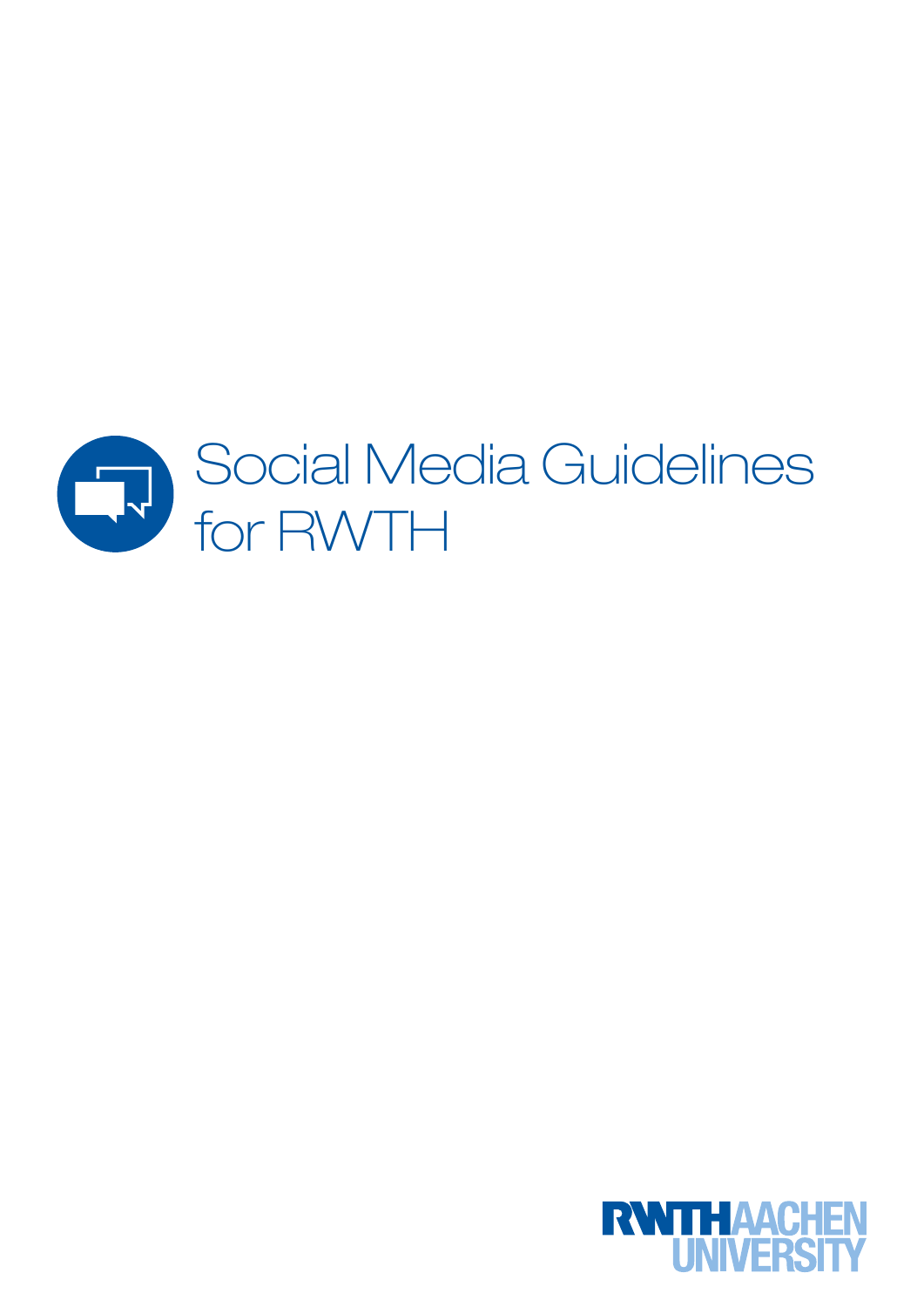### Foreword

The way we communicate with one another is constantly changing; in just a few years, Web 2.0 has transformed the Internet and our behavior dramatically, with online communication a normal part of most people's lives nowadays. Numerous new communication channels and apps have been developed in social media (e.g. Facebook, Twitter, Snapchat, Instagram, blogs). The key feature of social networks is communication and exchanges, with interaction at the fore. The boundaries between professional and private life are often more blurred in social media.

A social networking presence is a key feature of the communication channels of universities in general and RWTH in particular.

The University considers social media an important instrument for spreading information and sharing media content, obtaining opinions, and exchanging with target audiences. RWTH has a substantial and varied social networking presence, currently active on more than ten different platforms. In terms of target audience reach and relevance, Facebook is the most important network, with other platforms including Twitter, YouTube, Instagram, Pinterest, Issuu, Slideshare, the career-oriented networks Xing and LinkedIn, and the short news service Sina Weibo for China.

## Why Have Guidelines?

These guidelines are intended to provide security and guidance in dealing with social network activity and also to make employees aware of both the risks and opportunities of using such platforms. Further, they aim to strengthen and protect RWTH as a brand on social media. They should partly be considered guidelines and partly a set of rules and regulations and are intended to provide support for official social media activity. The guidelines are primarily aimed at employees publishing content on social networks on behalf of RWTH or a University institution.

Department 3.0 – Press and Communications manages and coordinates RWTH's social media activity on behalf of the Rectorate and will continue to expand its work in this area. Since the Internet and social networks are constantly changing, these guidelines will be continuously updated after consulting with the staff councils and coordinating with the university groups.

If you are interested in starting a social network presence on behalf of your institution or have any questions about these guidelines or social media in general, please contact the Social Media Team of Department 3.0 at:

social@rwth-aachen.de

You can find the latest version on the Internet at  [www.rwth-aachen.de/socialmedia](https://www.rwth-aachen.de/cms/root/Die-RWTH/Profil/~cfoj/Social-Media/?lidx=1)

### Guidelines on Using Social Media

**Before You Start:** Define your objectives, target audiences, and the platforms that are suitable for these purposes. Take the time to listen to your audience and become aware of how community members interact with each other. In order to use social networks successfully and connect with your target audience, it is important to find the right tone and become familiar with the particular customs of the platform.

Form of Address: Users are mostly on social networks in a private context (except in business networks such as Xing and LinkedIn, where communication is more formal). As a rule, users are on first-name terms on social networking platforms.

Interaction: RWTH-related social media accounts are intended to encourage users to get actively involved, exchange information, comment on contributions, etc. Users should feel encouraged to rate the published content positively and forward posts, etc. to their friends on the network. Make sure you reply to messages and comments, stimulate discussions, encourage interaction, and design posts or contributions to be responsive.

Consistency: Social media channels should be used consistently and you should regularly check accounts for comments and contributions from other users. Keeping up to date is one of the key factors to being successful on social media. Administrators should be appointed for moderating and maintaining profiles and absence cover arrangements should also be in place.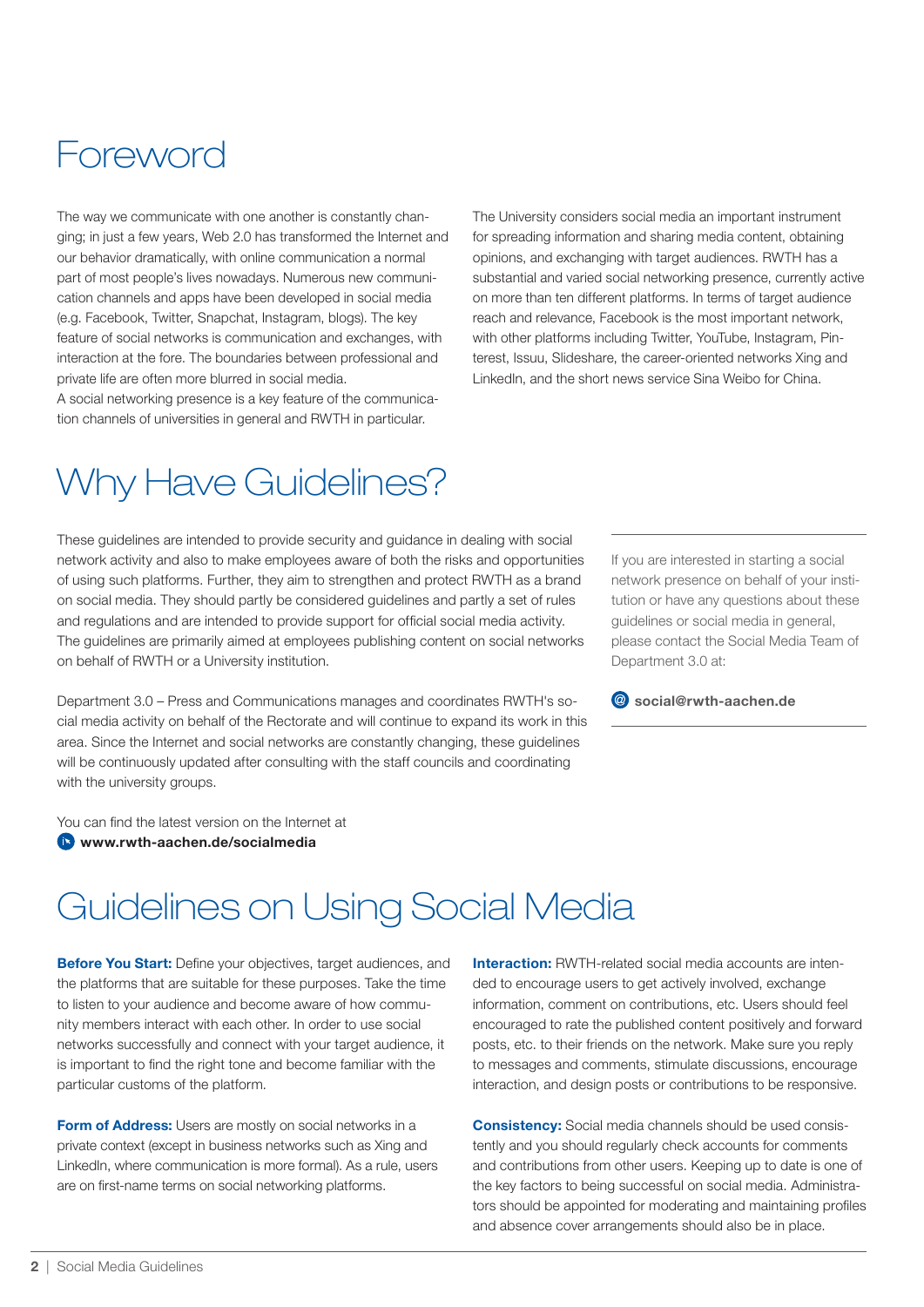Speed: Answer all inquiries promptly, i.e. within 24 hours on working days, if possible. Direct and fast interaction is an essential feature of these platforms. If an institution does not have enough time or staff available for these tasks, they should not pursue a social media presence.

Dealing With Criticism and Mistakes: If users criticize any content that you have posted, respond objectively and with reason, even if you feel that you yourself or your organizational unit are being treated unfairly, harshly, or emotionally. Social media communication is generally extremely fast, thus mistakes can happen. You should admit your own mistakes and correct them; it is crucial to react promptly. You should not delete negative comments under any circumstances, unless they violate netiquette (see appendix) or are illegal. In case of doubt, please contact the Social Media Team of Department 3.0.

**Transparency:** Openly state your identity and your function. If you use an account affiliated with RWTH, it should not reflect your personal interests. Only use work accounts for official communication. Do not comment on contributions anonymously or using a pseudonym.

Respect: Common courtesy principles also apply to social media. Always be respectful toward others and avoid any form of discredit, provocation, or even insult. Stay objective yet friendly. Avoid stereotypes, enemy images, discrimination, irony, and sarcasm and also be careful when sharing content that seems funny to you but may not be seen as such by all users.

**Content:** Mind your spelling and grammar when writing your content, just like you do for other text forms. Planning contributions in advance helps the strategic orientation of the social media account activity. You should, however, also keep your ears open and respond to current developments. Users should always get value from your content. You should also consider the relevance of your contributions for your target audience. When selecting content, the standard principles for news that apply to editorial publications, such as recent news pieces, proximity, scope, etc., must be taken into account. Experience has shown that a mix of informative and entertaining content, is particularly effective, even more so when accompanied by a photo. Take all user content seriously, even if questions and comments sometimes seem as if they were formulated without much care or desire for a response. Try to help the individual as much as possible and provide them with the necessary information so they do not have to actively search for it themselves – this is exactly what social media demands.

Visibility, Messages, and Comments: Facebook pages should be visible for everyone, even if they are not logged into Facebook. You can adjust this option in the settings. The message and comment functions should be activated as key opportunities for exchange and interaction in the network.

Central Coordination and Decentralized Accounts: All organizational units can set up their own pages and accounts and the University greatly encourages this. The central channels of RWTH, however, are to be used for publishing key University decisions, announcing central events, posting about awards, etc. Anyone maintaining a social media account on behalf of an organizational unit is responsible for the published content and must have the consent of the management of said unit. In order to coherently represent RWTH, the Department of Press and Communications coordinates all social media activity for the University. The names of new accounts and their administrators must be registered at [www.rwth-aachen.de/socialmedia/](https://formular.zhv.rwth-aachen.de/shibboleth-ds/index.html?entityID=https%3A%2F%2Fformular.zhv.rwth-aachen.de%2Fshibboleth&return=https%3A%2F%2Fformular.zhv.rwth-aachen.de%2FShibboleth.sso%2FLogin%3FSAMLDS%3D1%26target%3Dhttps%253A%252F%252Fformular.zhv.rwth-aachen.de%252Flip%252Faction%252Finvoke.do%253Fid%253Dsmedia) [registrierung](https://formular.zhv.rwth-aachen.de/shibboleth-ds/index.html?entityID=https%3A%2F%2Fformular.zhv.rwth-aachen.de%2Fshibboleth&return=https%3A%2F%2Fformular.zhv.rwth-aachen.de%2FShibboleth.sso%2FLogin%3FSAMLDS%3D1%26target%3Dhttps%253A%252F%252Fformular.zhv.rwth-aachen.de%252Flip%252Faction%252Finvoke.do%253Fid%253Dsmedia). Please follow the central RWTH accounts to make your connection to the University clear. The central and related accounts ideally support each other by citing one another's content and sharing it.

Using the RWTH Name and Logo: When setting up a social media account for an organizational unit, the name of the channel must clearly identify it as belonging to RWTH. Names should be short and snappy, e.g. on Twitter: @RWTHteachingblog or @RWTHFaculty4. So-called vanity domains, e.g. on Facebook: www.facebook.de/rwth.elektrotechnik, make it easier for users to find a page and increase brand recognition. In principle, private channels are generally not allowed to use the RWTH name and logo. The unit must be recognized as such and cannot be confused with one of RWTH's central social media accounts. Please also adhere to the RWTH corporate design specifications for social media.

Talk to Us! If one of your posts requires an official response from the University or if sharing it could be useful for RWTH, we would appreciate it if you contacted Department 3.0 – Press and Communications – your first port of call for all questions concerning social media.

Social media meetings are being held as an opportunity for employees representing RWTH or one of its institutions on social media to discuss their experiences and provide input. If you would like to join, please register at social@rwth-aachen.de.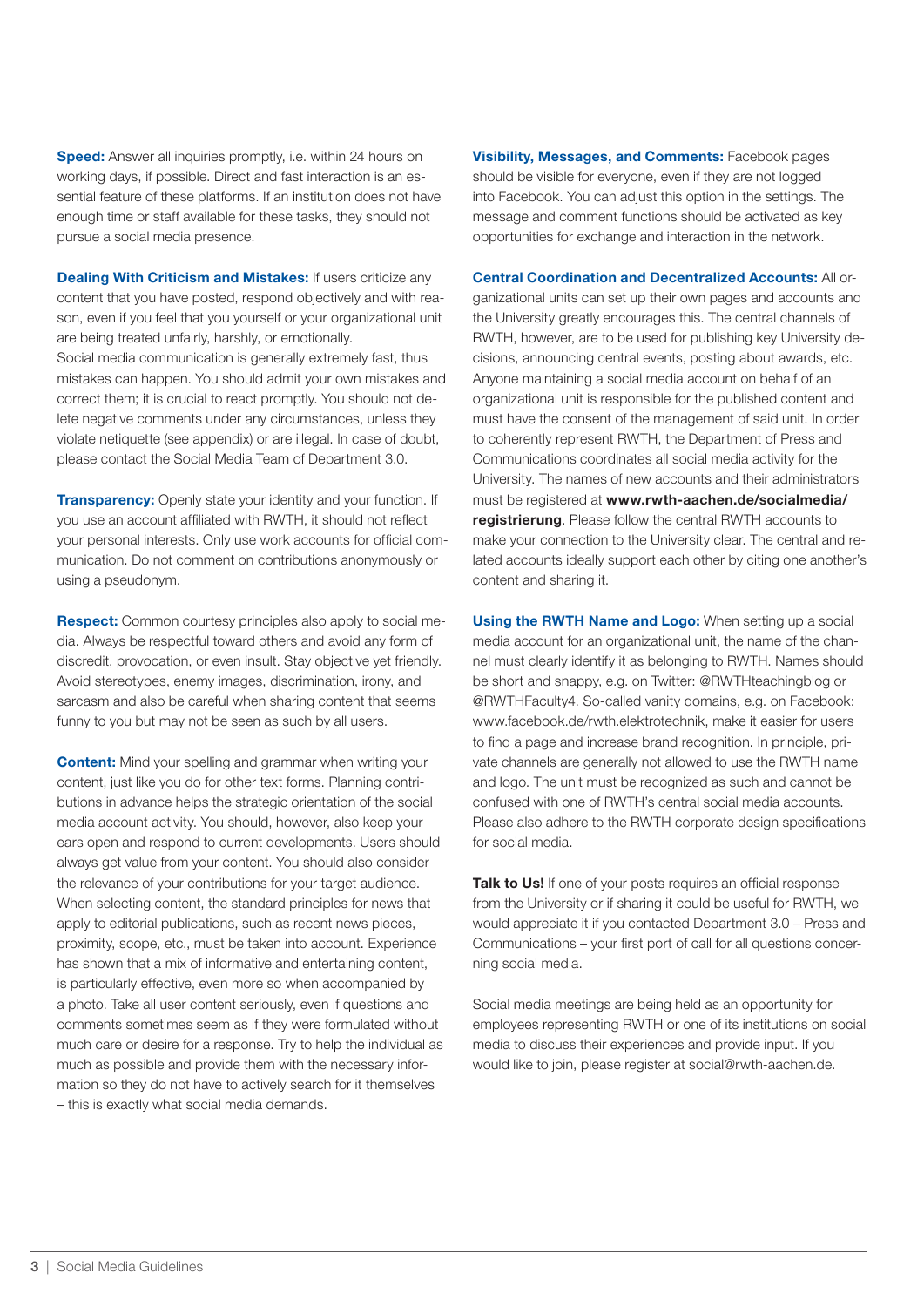# Legal Notice/Confidentiality and Data Protection

Legal requirements, such as personal rights, copyright, and trademark rights, must also be observed when using social networks. The majority of the texts, images, videos, and music available on the Internet are copyright-protected. Company and business secrets must also be protected. Please make sure that your social media activity does not damage the brand of RWTH or your organizational unit. In order to avoid misunderstandings, you should refrain from expressing your personal opinions when using social media for official purposes.

According to the current legal regulations in Germany, social networks are required to provide an imprint (contact details published in accordance with the website's legal notice requirements). You can also provide a link to the imprint of your institution's website. Please find out about the terms of use and the guidelines of each platform before you set up a page.

Do not post any content that is confidential or subject to data protection rules. Please make it clear that the information provided on the social media channels of your institution is not legally binding. Since social media accounts are not secure, do not request any sensitive data (e.g. private telephone numbers, student ID numbers). You must always bear in mind that all the information you post can be shared with a potential audience of millions and will probably stay online forever. As a general rule: do not post anything that you would not say in another form in the public domain.

Further training courses on the topic of social media and on legal aspects are regularly planned in the continuing education program for employees. These courses are published via the mailing list and in the further training database.